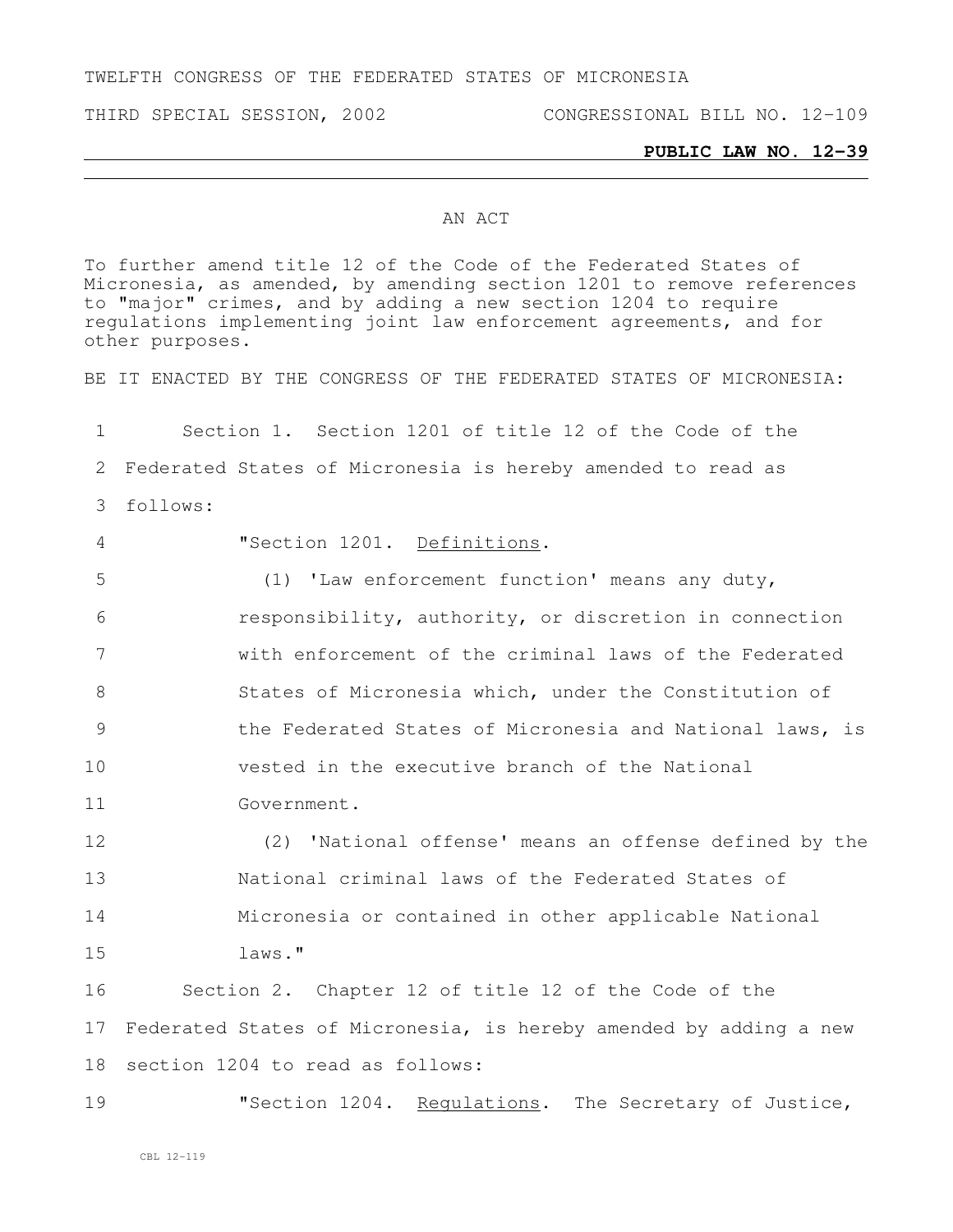## **PUBLIC LAW NO. 12-39**

| $\mathbf 1$  | after consultation with each State's Attorney General,        |
|--------------|---------------------------------------------------------------|
| $\mathbf{2}$ | shall issue written regulations implementing the              |
| 3            | provisions of this chapter and the joint law enforcement      |
| 4            | agreements referred to in section 1203 of this chapter.       |
| 5            | Such regulations shall be issued pursuant to the              |
| 6            | provisions of section 102(1) of title 17 of the Code of       |
| 7            | the Federated States of Micronesia."                          |
| 8            | Section 3. The regulations required under section 2 of this   |
| 9            | act shall be issued within 120 days of this act becoming law. |
| 10           | Section 4. This act shall become law upon approval by the     |
| 11           | President of the Federated States of Micronesia or upon its   |
| 12           | becoming law without such approval.                           |
| 13           |                                                               |
|              |                                                               |
| 14           |                                                               |
| 15           | , 2002<br>July 19                                             |
| 16           |                                                               |
| 17           |                                                               |
| 18           |                                                               |
| 19           | /s/ Redley Killion for                                        |
| 20           | Leo A. Falcam<br>President                                    |
| 21           | Federated States of Micronesia                                |
| 22           |                                                               |
| 23           |                                                               |
| 24           |                                                               |